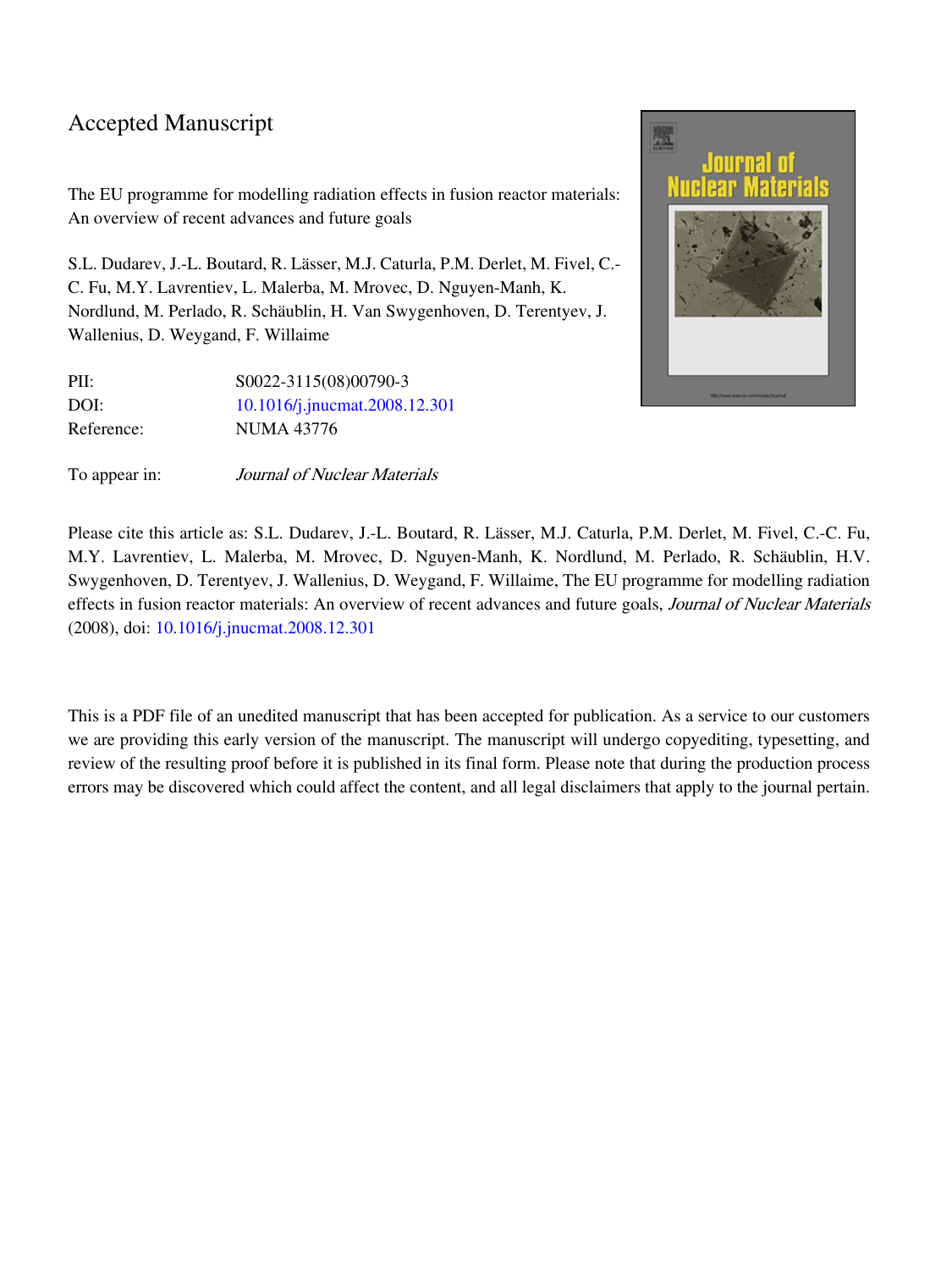# **The EU programme for modelling radiation effects in fusion reactor materials: An overview of recent advances and future goals**

S.L.Dudarev<sup>1\*</sup>, J.-L.Boutard<sup>2†</sup>, R. Lässer<sup>2</sup>, M.J.Caturla<sup>3</sup>, P.M.Derlet<sup>4</sup>, M.Fivel<sup>5</sup>, C.-C. Fu<sup>6</sup>, M.Y.Lavrentiev<sup>1</sup>, L.Malerba<sup>7</sup>, M.Mrovec<sup>8</sup>, D.Nguyen-Manh<sup>1</sup>, K.Nordlund<sup>9</sup>, M.Perlado<sup>10</sup>, R.Schäublin<sup>11</sup>, H. Van Swygenhoven<sup>4</sup>, D.Terentyev<sup>7</sup>, J.Wallenius<sup>12</sup>, D.Weygand<sup>13</sup> and F.Willaime<sup>6</sup>

*<sup>1</sup>EURATOM/UKAEA Fusion Association, Culham, UK, <sup>2</sup>EFDA Close Support Unit, Garching, Germany, <sup>3</sup>Universitat d'Alacant, Spain, <sup>4</sup>Paul Scherrer Institute, Materials Science & Simulation, Switzerland, 5 Institut National Polytechnique de Grenoble, France, <sup>6</sup>CEA/Saclay, Service de Recherches de Métallurgie Physique, France, 7 SCK-CEN, Mol, Belgium, <sup>8</sup>Fraunhofer-Institut für Werkstoffmechanik, Freiburg, Germany, <sup>9</sup>University of Helsinki, Finland, <sup>10</sup>Universidad Politécnica de Madrid*, *Spain, <sup>11</sup>Centre de Recherche en Physique des Plasmas, Switzerland, <sup>12</sup>KTH, Sweden, <sup>13</sup>Universität Karlsruhe, IZBS, Germany*

#### Abstract

The EU fusion materials modelling programme was initiated in 2002 with the objective of developing a comprehensive set of computer modelling techniques and approaches, aimed at rationalising the extensive available experimental information on properties of irradiated fusion materials, developing capabilities for predicting the behaviour of materials under conditions not yet accessible to experimental tests, and assessing results of tests involving high dose rates, and extrapolating these results to the fusion-relevant conditions. The programme presently gives emphasis to modelling a single class of materials, which are ferritic-martensitic EUROFER-type steels, and on the investigation of key physical phenomena and interpretation of experimental observations. The objective of the programme is the development of computational capabilities for predicting changes in mechanical properties, hardening and embrittlement, as well as changes in the microstructure and phase stability of EUROFER and FeCr model alloys occurring under fusion reactor relevant irradiation conditions.

#### 1. Introduction

In the paper entitled "The Unreasonable Effectiveness of Mathematics in the Natural Sciences" Wigner [1] noted the potential benefits of applying predictive mathematical models to various problems in natural sciences, technology and engineering. This idea has now taken firm hold in the field of fusion materials, where it is practically difficult, if not impossible, to test the entire range of candidate materials proposed for use in future fusion technology, and to investigate the variety of radiation and thermal conditions expected in a future fusion power plant. Partially the problem comes from the lack of a suitable source of high-energy  $(\sim 14 \text{ MeV})$  D-T fusion

**S. L. Dudarev,** EURATOM/UKAEA Fusion Association Culham Science Centre, Oxfordshire, OX14 3DB, UK. Tel.: +44 (0)1235 466513; email: Sergei.Dudarev@ukaea.org.uk

<sup>\*</sup>Corresponding authors:

**J.-L. Boutard**, EFDA Close Support Unit, Boltzmannstrasse 2, D-85748 Garching, Germany. Tel.:

<sup>+49.89.32.99.43.18;</sup> email: Jean-Louis.Boutard@efda.org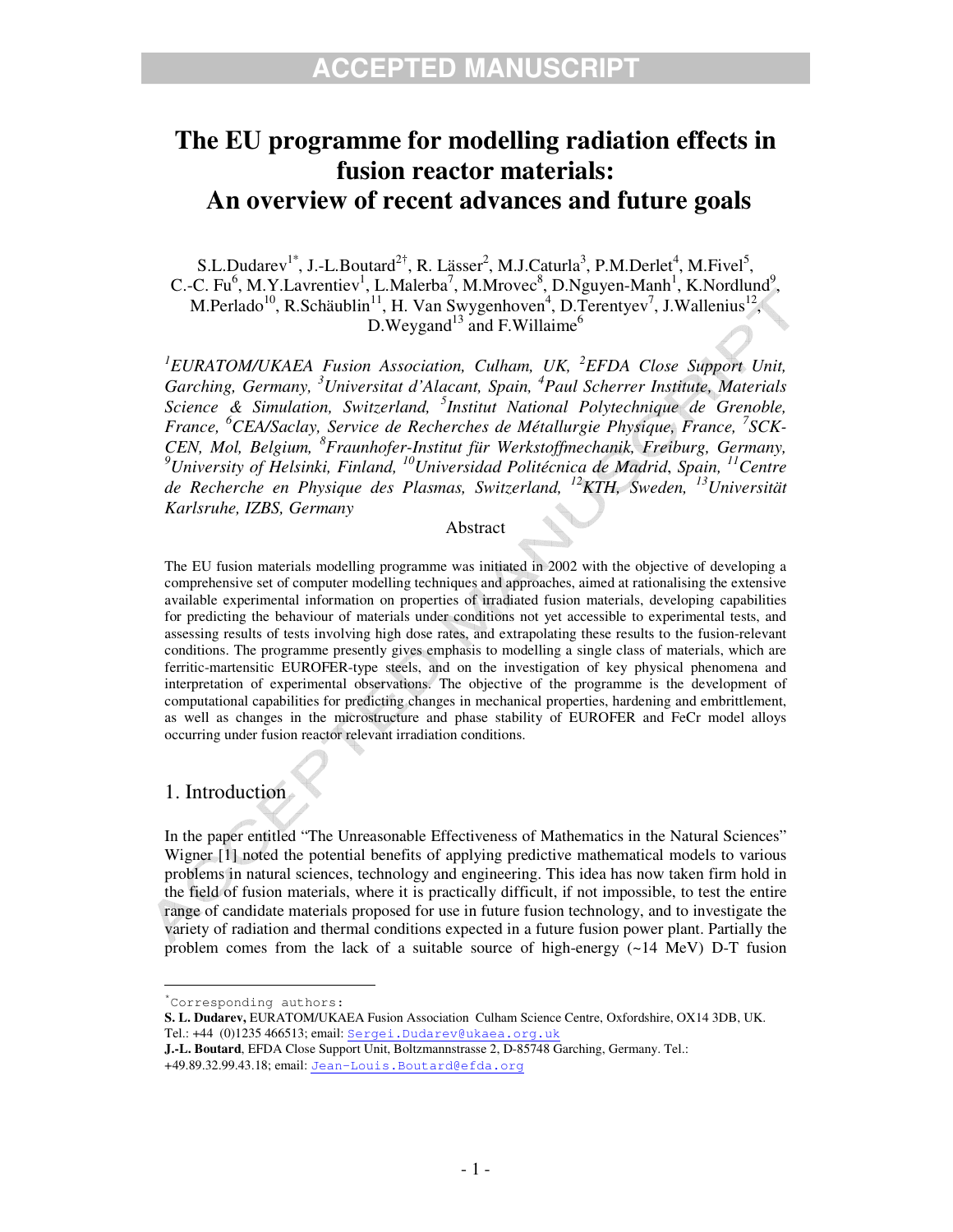neutrons needed for mimicking the irradiation conditions of a fusion power plant in an experimental test. This issue is expected to be addressed by the future IFMIF facility, which is an accelerator-driven high flux source of 14 MeV neutrons [2]. Another, equally significant, aspect of the fusion materials development comes from the need to extrapolate the results of existing, as well as future IFMIF-based, experimental tests to the more complex and diverse range of conditions expected in a fusion power plant. For example, fission neutron and ion irradiations have shown that the high rates of helium production and atom displacements expected in fusion power plant materials induce significant hardening of ferritic-martensitic steels caused by the high density of helium and vacancy clusters [3], [4] as well as by the development of phase instabilities in the FeCr system [5]. Additional embrittlement is expected to result from helium segregation at grain boundaries at low temperatures [4].

This paper follows a recent similar review [6] and summarizes what was recently achieved, through the application of integrated computer models, to improve the understanding of radiation damage in materials under fusion relevant conditions. These new developments are applied to the interpretation of irradiation and mechanical tests, electron microscope observations, and transmutation-driven chemical transformations occurring in materials in conditions similar to those of a fusion power plant. We focus on the multiscale aspect of the problem and describe a hierarchy of methods that together form an integrated approach to fusion materials modelling.

#### 2. The structure and mobility of elementary defects

Microstructural evolution of materials is driven by the accumulation, migration and agglomeration of radiation-induced defects, as well as by their interaction with solute and impurity atoms in the material. Recent density functional theory (DFT) calculations have dramatically improved our understanding of the structure of *small* defects. Here by "small" we presently mean defects that have most of their strain energy stored in a region extending no further than four or five lattice periods away from the core of a defect. The structure of these defects can be determined by performing DFT calculations for simulation cells containing several hundreds of atoms. We find that in ferromagnetic bcc iron a self-interstitial atom (SIA) defect adopts the <110>-type configuration, while in all the non-magnetic bcc transition metals, including vanadium and tungsten, an interstitial defect has a linear one-dimensional <111> structure [7], [8], [9], [10]. These two types of SIA defects are characterized by very different thermally activated mobilities. A <111> SIA easily glides through the lattice, and the temperatures of the resistivity recovery stages associated with the migration of SIA defects in the non-magnetic bcc transition metals do not exceed 40K [10]. On the other hand, a <110> SIA defect in Fe migrates via a sequence of rotation-translation jumps [9], each time overcoming a potential barrier of  $\sim 0.34$  eV. This gives rise to a resistivity recovery stage at  $\sim 107K$  [11]. Vacancy formation and migration energies vary systematically following the Periodic Table [12], with migration energies of single vacancies varying between 0.62 eV in vanadium, 0.91 eV in chromium and 1.78 eV in tungsten [13]. The calculated migration energy of a vacancy in iron is 0.67 eV [14], and is the second lowest in the entire group of bcc transition metals. The formation energy of a vacancy in bcc iron (1.95 eV [7] or 2.07 [9]) is *the* lowest one among all the bcc transition metals [15]. The even lower values of vacancy formation energies in the range between 1.59 and 1.73 eV reported in earlier experiments [16] were likely caused by the presence of carbon. Carbon forms bound complexes with vacancies, and the binding energy of a V-C complex is of the order of 0.4 eV [14]. This reduces the *visible* formation energy of a vacancy in carbon-contaminated iron (which is no longer the formation energy of a vacancy but rather the formation energy of a V-C complex) from approximately 2.0 eV down to 1.6 eV.

Both vacancies and SIA defects form clusters [14]. The driving force for clustering is strong in the case of SIA defects, where the energy of formation (per SIA) of a cluster decreases with every new SIA joining the cluster. For example, the energy of a di-interstitial cluster in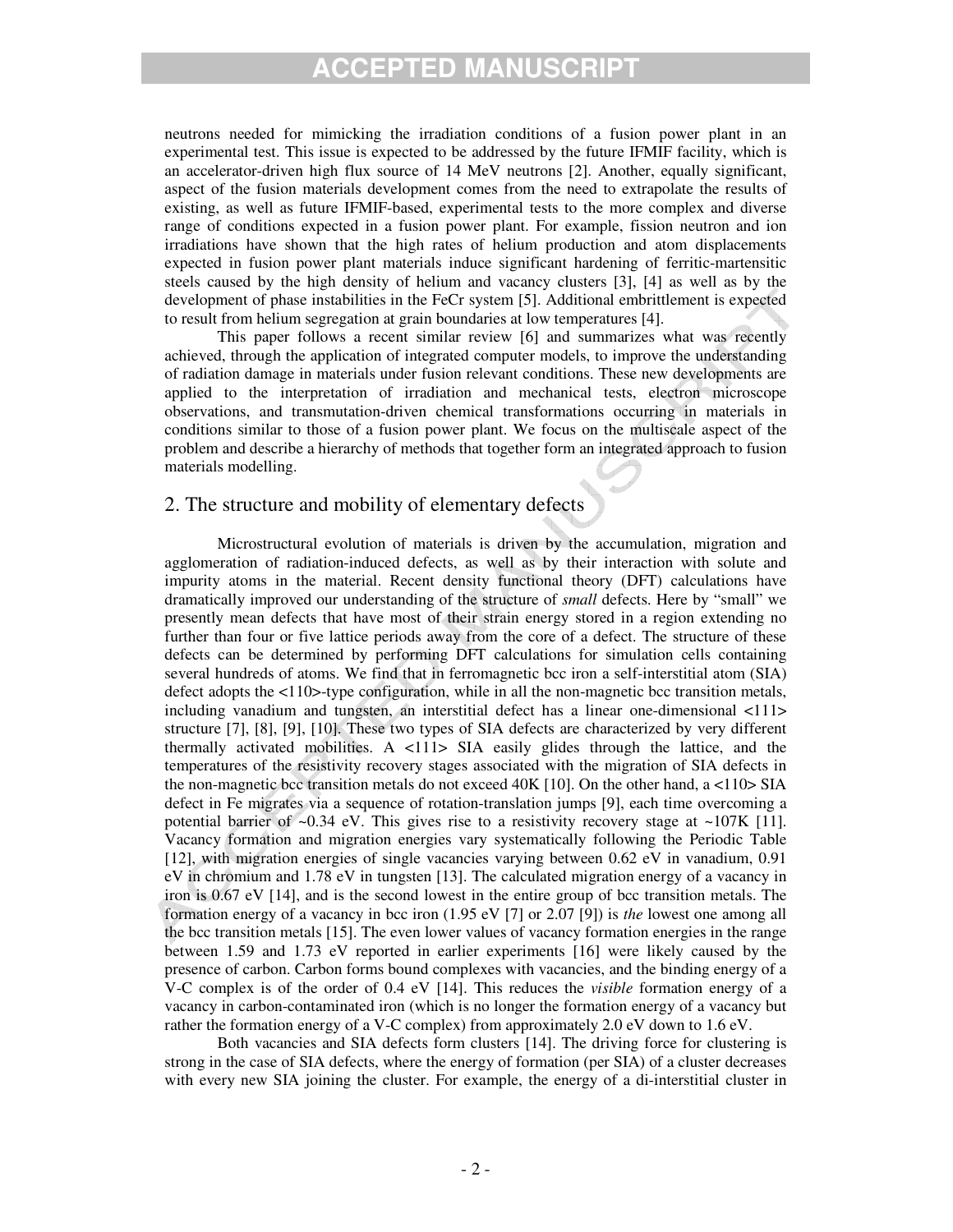iron is 0.8 eV lower than the energy of two separate SIA <110> dumbbells. In the macroscopic limit the amount of energy per SIA released through clustering asymptotically approaches the formation energy of an individual SIA defect, which in the case of iron is between 3.6 eV and 4 eV [7], [9]. In tungsten the formation energy of an SIA defect exceeds  $9.5$  eV [10], [15] and the driving force for clustering is very strong. Vacancies also form clusters, but the binding energy per vacancy in a vacancy cluster is lower [14]. Vacancy clusters dissociate and evaporate at elevated temperatures, while SIA clusters do not.

The treatment of interaction of SIA and vacancy defects with carbon, nitrogen and other impurity and/or solute atoms at elevated temperatures is one of the key objectives for modelling microstructural evolution of steels under irradiation. In ferromagnetic bcc iron, interstitial carbon and nitrogen atoms occupy the octahedral lattice sites [18]. Carbon and nitrogen migrate via the tetrahedrally-coordinated saddle points, and the activation energies for migration are high,  $\sim 0.9$  eV for carbon and  $\sim 0.75$  eV for nitrogen [18]. Carbon forms strongly bound complexes with vacancies. These complexes are thermally fairly stable since their dissociation is impeded by the low mobility of the constituting vacancies and carbon atoms. Even if a vacancy-carbon complex dissociates in the lattice, the individual vacancy and the carbon atom have difficulty separating by thermally activated migration. The binding energy of a vacancycarbon complex is  $0.41$  eV, and the migration energy of a vacancy is  $0.67$  eV (the energy of migration of a carbon atom is even higher), giving rise to the dissociation energy of a vacancycarbon complex of 1.08 eV [14]. Similarly, the energy of binding of a nitrogen atom to a vacancy is 0.71 eV [18], and the dissociation energy for a vacancy-nitrogen compex is 1.38 eV. Interaction between an SIA defect and a carbon or a nitrogen atom is comparatively weak [18], and so far no strongly bound SIA-C or SIA-N configuration has been found.

Chromium is the main alloying element in EUROFER steel. The striking fact, illustrated in Fig. 1, that the enthalpy of formation of a binary FeCr alloy changes sign at  $\sim 10\%$ Cr concentration in the ferromagnetic state but *does not* change sign in the paramagnetic state was discovered by Olsson *et al.* [19], [20] using *ab-initio* calculations. This finding illustrates the fundamental role played by the electron exchange and correlations effects, which give rise to spin polarization, in the phase stability of FeCr and other iron-based alloys.

Vacancies migrate much slower in chromium than in iron [13], [21] (the energy of migration of a vacancy in chromium is 0.91 eV compared to 0.67 eV in iron), in striking agreement with observations [22] showing that the activation energy for self-diffusion in pure chromium is  $3.51\pm0.13$  eV, compared with the predicted value of  $3.55$  eV [9] [10], [15] (the activation energy for self-diffusion is the sum of vacancy formation and migration energies). In FeCr alloys migration of vacancies is influenced by Cr atoms, with the maximum of the interdiffusion coefficient occurring at  $\sim$ 13% Cr [23]. Analysis of resistivity recovery curves [24] suggests that the presence of Cr atoms has a significant effect on the transport of SIA defects to sinks, which may be interpreted in terms of trapping and de-trapping of SIAs [25] as well as in terms of Cr-assisted diffusion of SIAs at low temperatures, or in terms of the confinement of SIAs by the solute atoms [26]. Although Cr atoms have a slightly larger size than Fe atoms, DFT calculations show that SIA defects form weakly bound states with individual Cr solute atoms. In ferromagnetic bcc iron, binding between an SIA and a Cr atom is unusually strong for the case of  $a < 111$  crowdion configuration of the SIA defect (which notably is not the lowest energy SIA configuration in bcc Fe), and the binding energy is of the order of 0.4 eV [27]. This result suggests that the mobility of small SIA clusters containing more than five self-interstitial atoms and resembling the *a/2*(111) prismatic glissile dislocation loops [17] may be affected by the interaction with Cr solute atoms [28]. Traps for migrating SIA defects in concentrated FeCr alloys may also be associated with clusters of Cr atoms.

#### 3. Production and clustering of radiation defects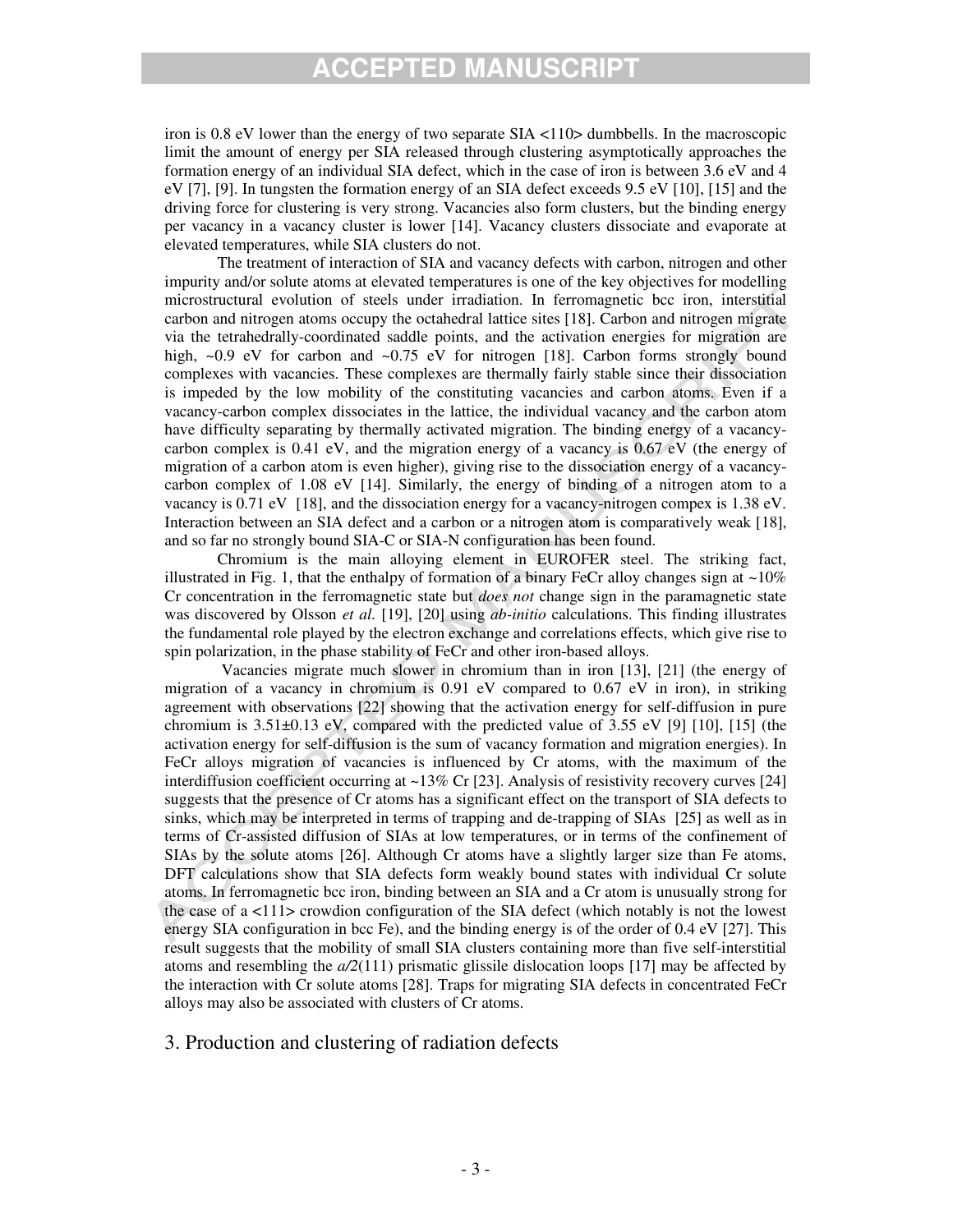There is still only one viable way of modelling the fast non-equilibrium collision events (cascades) that produce defects under neutron or ion irradiation. Since atoms in a collision cascade are strongly displaced from their equilibrium positions in the lattice, to find the outcome of a cascade event and to predict how many defects are formed, and of what type, one has to investigate solutions of the classical equations of motion of atoms

$$
m\frac{d^2\mathbf{R}_a}{dt^2} = -\frac{\partial}{\partial \mathbf{R}_a} U(\mathbf{R}_1, \mathbf{R}_2, ..., \mathbf{R}_N), \text{ where } U(\mathbf{R}_1, \mathbf{R}_2, ..., \mathbf{R}_N) \text{ is the potential energy for a}
$$

set of positions of atoms  $\mathbf{R}_1, \mathbf{R}_2, ..., \mathbf{R}_N$ . Numerical integration of these differential equations for each atom *a* is a well defined mathematical procedure, and the choice of the functional representation of the potential energy (the "interatomic potential"  $U(\mathbf{R}_1, \mathbf{R}_2, ..., \mathbf{R}_N)$ ) is the main factor determining the degree of realism of a simulation.

There is no unique or fully satisfactory scheme for deriving an interatomic potential. DFT is an approximation in its own right and, as a *variational* approach based on the minimization of a value of a certain postulated energy functional, it offers limited insight into *why* the total energy is minimum for a certain atomic configuration. Interatomic potentials are derived using various simplifications and assumptions: for example, the model tight-binding Hamiltonians [29]. These Hamiltonians often neglect terms representing electron-electron interaction, which in fact *are* included in DFT through the use of exchange-correlation functionals. For example, the bcc crystal structure of iron is stabilized by exchange-correlation effects, which give rise to ferromagnetism. In a model Hamiltonian exchange and correlation effects can be treated using the Hubbard and the Stoner terms [30], [31]. However, so far only one semi-empirical potential has been derived that takes into account exchange interactions for a simple case of the Stoner Hamiltonian [32].

The bond-order potential (BOP) formalism [33], [34] is a computational scheme for the evaluation of total energies and interatomic forces based on the tight-binding approximation and the concept of the *local* electronic structure. So far it has not been extensively applied to the simulation of radiation damage, and estimates show that a BOP-based MD treatment of magnetic materials may be a factor of 10, or more, slower than conventional semi-empirical potentials. This comparatively high (though still low if compared with DFT) computational cost comes from the need to evaluate contributions from hopping pathways involving many atoms, and also from a numerical self-consistency loop required for the iterative evaluation of magnetic moments, even in the mean-field approximation. Still, this approach may offer a way forward in the development of approximations since there is now direct evidence that exchange and correlation effects prevent segregation of Cr atoms in dilute FeCr alloys [20] [35], are responsible for spin fluctuations driving the  $\alpha$ - $\gamma$  bcc-fcc phase transitions [36], and gives rise to dislocation instabilities at elevated temperatures [37]. Hence the treatment of electronic structure linked to the derivation of semi-empirical potentials represents a natural and necessary step in the development of models for these effects.

Given the uncertainty of approximations underlying the choice of the functional form and the parameters describing the interaction between atoms in the semi-empirical potential formalism, several functions  $U(\mathbf{R}_1, \mathbf{R}_2, ..., \mathbf{R}_N)$  , all of them describing bcc iron, were proposed in recent years. A comparative test of three of such model potentials for pure bcc Fe was carried out in [38]. The results of the test are illustrated in Fig.2. The test shows that the numbers of defects formed in collision cascades modelled using the three different potentials are in good agreement with each other. At the same time there are considerable fluctuations in the predicted clustering probabilities for both the SIAs and vacancies. These fluctuations likely reflect the differences in the binding energies between defects, as well as other features of the potentials [39]. For example, analysis performed in [15] showed that di-vacancy binding energies predicted by the semi-empirical potentials fluctuated by as much as  $\pm 0.1$  eV in comparison with the DFT values. Cascade simulations performed for FeCr alloys show that the presence of Cr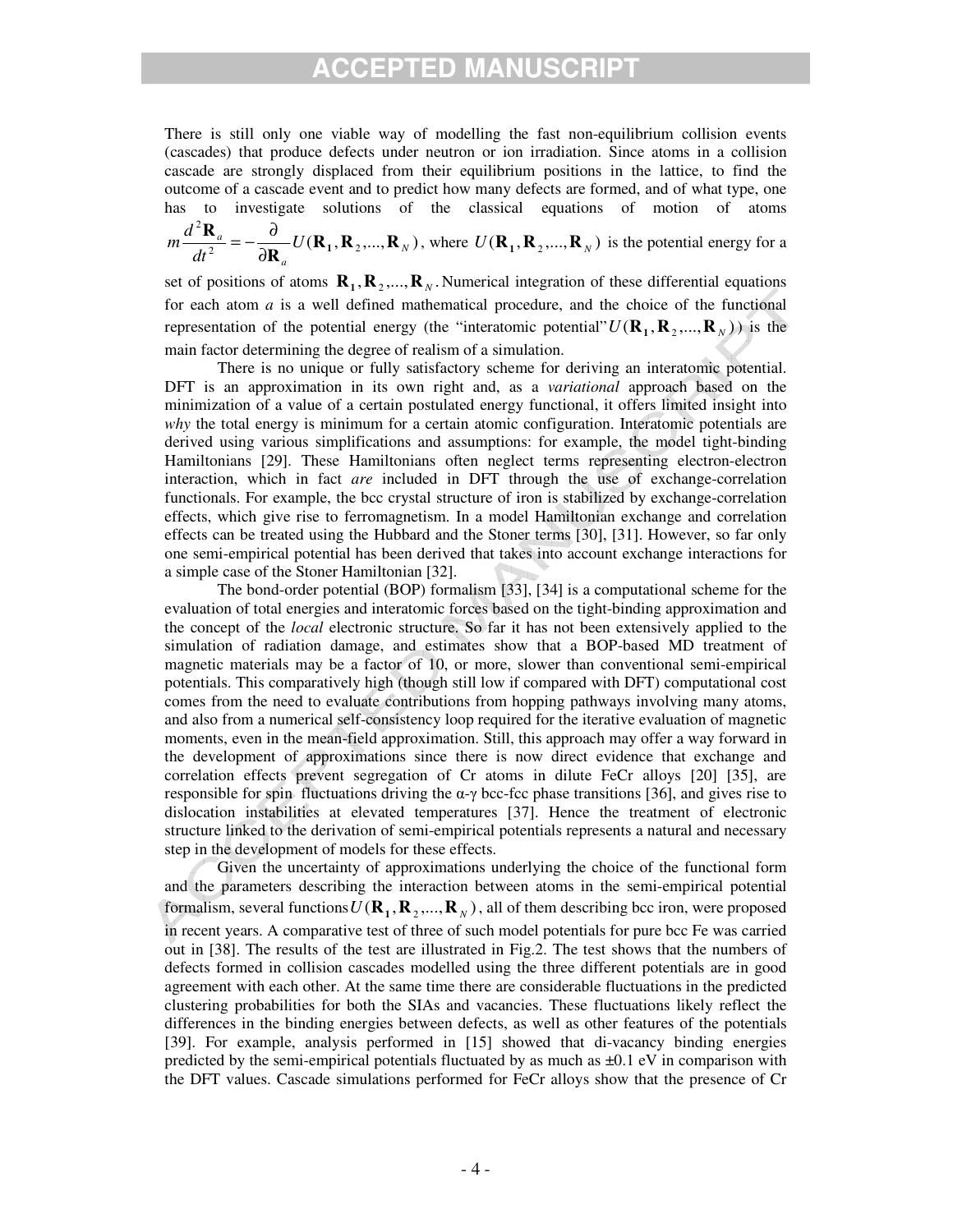atoms *does not* have a significant effect on the generation of defects [40], [41], [42]. This, by no means obvious, conclusion agrees with simulations [43] performed independently using a different FeCr potential. Hence the systematic variation of the defect production efficiency and systematic changes in the microstructure of irradiated alloys observed as a function of Cr concentration [44] is likely associated not with the production of defects, but rather with the *relatively* long-term evolution of microstructure, i.e. with the effect of chromium atoms on the thermal mobility and diffusion, as well as on the rate of annihilation and agglomeration of radiation defects.

The mobility of defects in pure metals and in FeCr alloys were investigated using molecular dynamics (MD) simulations [25], [28], [45], [46]. The temperature dependence of the diffusion of vacancies or the relatively immobile SIA defects (for example, individual  $\langle 110 \rangle$ dumbbells or small clusters of SIAs in iron) follows the Arrhenius law  $D(T) \sim D_0 exp(-E_n / k_B T)$ , where  $E_a$  is the activation energy for migration. At the same time the statistics of migration of small glissile interstitial dislocation loops is largely non-Arrhenius, and at elevated temperatures the diffusion coefficient of a nano-dislocation loop in a pure metal is expected to vary linearly as a function of temperature,  $D(T) \sim T$  [47], [15], [48].

#### 4. Multi-scale treatment of microstructural evolution

A striking evidence for the significant part played by multiscale effects in microstructural evolution of irradiated materials is provided by the recent *in-situ* experimental observations of migration of nano-dislocation loops in irradiated iron [49], [44]. Experimental observations show that the diffusion coefficient of a small dislocation loop in iron is  $\sim$  50 nm<sup>2</sup>/s, whereas MD simulations predict that loops diffuse approximately eight orders of magnitude faster. The rate-limiting stage for the diffusion of nano-dislocation loops in iron is their interaction with impurities, for example carbon or nitrogen, or carbon-vacancy, or nitrogenvacancy complexes. This gives rise to the observed high activation energy for migration ~1.3 eV, which is very close to the dissociation energy for a vacancy-nitrogen complex, and is two orders of magnitude higher than the activated energy for migration predicted by simulations for pure iron [45], [48]. The fundamental difficulty associated with modelling the slow modes of evolution of defects associated with the pinning of migration defects by impurities, is that these modes of evolution form smooth envelopes for the rapidly fluctuating quantities, for example, the position of the centre of a nano-dislocation loop, illustrated in the left panel of Fig.3. The fast fluctuating behaviour of dislocation loops found in molecular dynamics simulations is perfectly real. The velocity of a migrating loop derived from the equipartition principle  $m*V^2 \sim k_B T$  approaches hundreds of meters per second, and hops between pinning sites appear instantaneous on the timescale of experimental observations  $(-1/30<sup>th</sup>$  of a second). At the same time a pinning event, where a loop resides at a certain point for a second or longer (see the right panel of Fig.3), cannot possibly be treated using MD. Kinetic Monte Carlo (kMC) and rate theory algorithms offer a way forward in bridging the gap between the nano-second timescale accessible to MD and the "human" timescale of seconds, weeks and years [50] [51]. In this context we note the new significant development of a synchronous parallel kinetic Monte-Carlo model for continuum diffusion-reaction systems and its first applications described in Ref. [52].

The mobility of dislocations in bcc metals is also characterized by well defined activation energies. Experimental studies of the ductile-brittle transition in bcc transition metals show that the effective activation energies characterizing the transition vary between  $E_a$ =0.26 eV in pure highly annealed vanadium,  $E_a=0.33$  eV in crystalline iron,  $E_a=0.49$  eV in molybdenum, and  $E_a$ =1.05 eV in pure crystalline tungsten [53]. Fig. 4 illustrates the linear relation between the inverted ductile-brittle transition temperature (DBTT) and the logarithm of the critical strain rate *at* the DBTT. The activation energies for DBTT are close to one half of the formation energy  $E_{DK}$  for a double kink on a <111> screw dislocation (in tungsten  $E_{DK}$  ~2.05 eV, in molybdenum  $E_{DK}$ ~1.2 eV and in iron  $E_{DK}$ ~0.7 eV) in agreement with the double-kink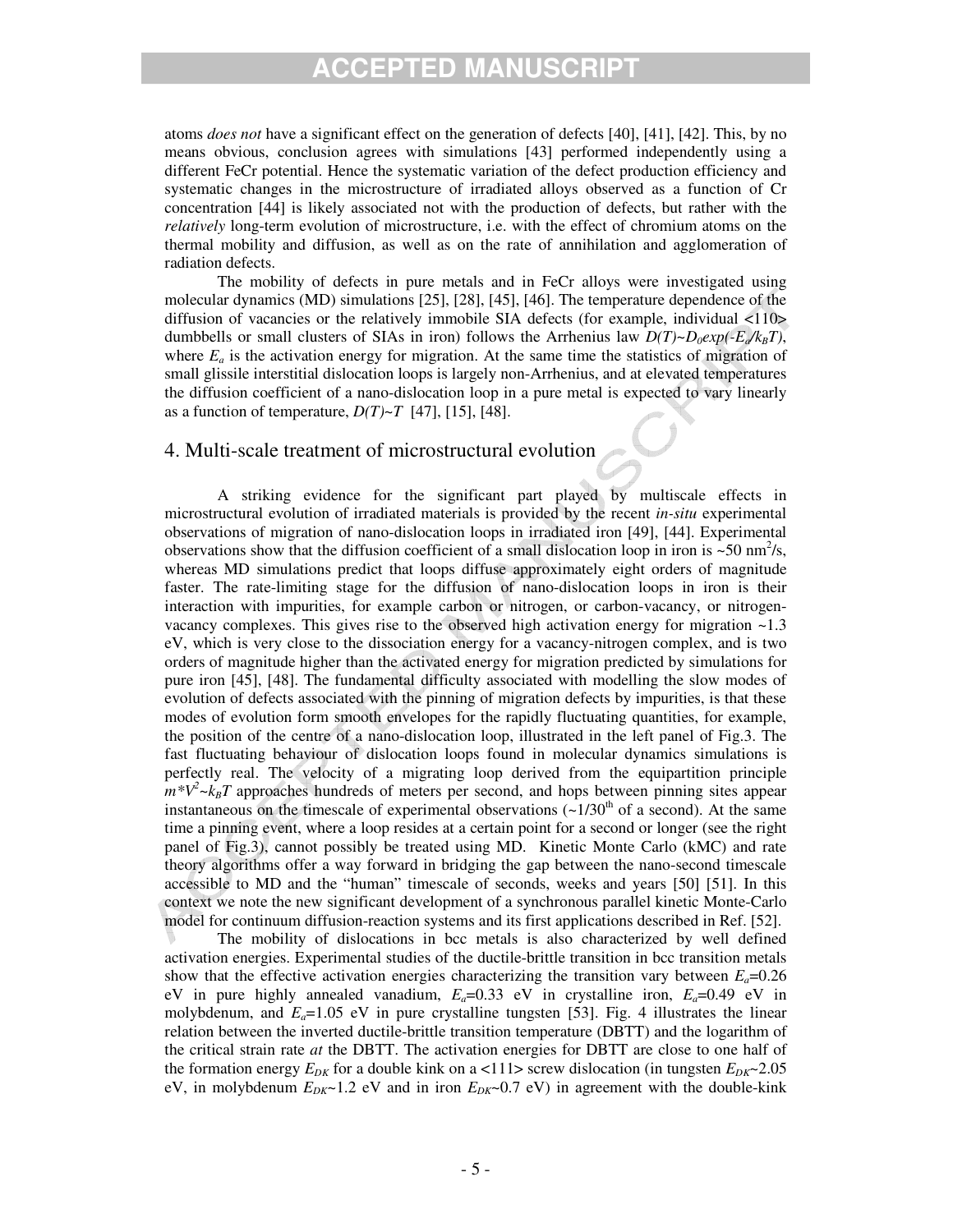model for the mobility of a screw dislocation [55]. This confirms the dislocation mobility-based concept of the ductile-brittle transition [56], and the pivotal role played by the screw rather than edge dislocations in the plasticity of bcc metals. We note that the measured value of the activation energy for DBTT in crystalline vanadium  $E_a$ =0.26 eV [54] suggests that in this metal the energy of formation of a double kink on a <111> screw dislocation is  $E_{DK}$  ~0.55 eV.

The interpretation of experimental data on DBTT is based on the treatment of selforganized dislocation ensembles in the plastic zone [57]. In this treatment the mobility of dislocations is controlled by the effective activation energy  $E_a = E_{DK} - V \tau$ , where *V* is the activation volume for the formation of a double kink and  $\tau$  is the net self-consistent shear stress acting on the dislocations. The fact that the activation energy for migration of screw dislocations in various metals can be systematically determined by investigating the strain dependence of the DBTT [53] as well as the fact, illustrated in Fig. 4, that the activation energy for migration of dislocations in sintered tungsten is visibly greater than that in pure single crystalline tungsten suggests that an experimental investigation of dislocation mobility in irradiated materials may provide quantitative information about the nature of microscopic interactions between dislocations and precipitates, and radiation-induced defects.

It may also be possible to characterize the part played by thermal activation in the picture of deformation of a composite material, for example oxide-dispersion strengthened (ODS) steel [58]. The dislocation mobility laws enter the equations for discrete dislocation dynamics (DDD) simulations as parameters of differential equations describing the dynamics of the system, which is in some way similar to how interatomic potentials enter the MD equations. The availability of accurately parameterized dislocation mobility laws for bcc transition metals is a necessary requirement for a realistic simulation of plastic behaviour of fusion materials. The primary issue here is a realistic description of the mobility of screw dislocations as a function of applied stress *and* temperature. Another challenge for a DDD model is the parameterization of the pencil glide, which is a sequence of cross-slip events. A DDD model must also describe reactions between dislocations in a bcc metal. For instance, a reaction between two <111> dislocations may lead to a formation of a dislocation with a <100> Burgers vector. Even though the formation of such dislocations is geometrically possible, it is not known *a priori* to what extent they may influence the movement of the original dislocations.

Can MD simulations help with parameterizing dislocation mobility laws? We noted above that the observed values of activation energy for mobility of dislocations in bcc metals are correlated with the formation energy  $E_{DK}$  of a double kink on a <111> screw dislocation. In the case of iron the predicted values of  $E_{DK}$  vary between 0.4 eV for the Simonelli potential [59], 1.1 eV for the magnetic potential [60], and ~1.7 eV for the Mendelev potential [59], compared to the experimental value of  $E_{DK} \sim 0.7$  eV. The most recent calculations [61], [62] performed for the Mendelev potential predict the double kink formation energies that are in better agreement with experiment, namely  $E_{DK} \sim 0.65$  eV [61] or  $E_{DK} \sim 0.75$  eV [62].

While describing plastic deformations only in the limit of high strain rates, MD simulations provide valuable insights into the nature of microscopic interactions between mobile dislocations and radiation defects. For example, the effect of temperature and the strain rate on the interaction of an edge dislocation with SIA clusters was investigated in [63]. It was found that temperature plays a significant part effectively deciding the outcome of a simulation. Simulations performed at low temperatures show that a moving dislocation line experiences strong resistance when encountering an SIA cluster, while the high temperature simulations show the partial dissolution of an SIA cluster (a nano-dislocation loop) by a moving dislocation. The significant part played by the screw component of a dislocation line was illustrated by a recent MD study of interaction between an edge dislocation and a cavity [64] where it was found that the obstacle strength was largely determined by the length of the screw segment formed just before the release of the dislocation from the obstacle.

Concluding this section, we note a new approach to the treatment of dislocation mobility based on DFT calculations. These calculations require using simulation cells containing many more atoms than those used for the investigation of point defects, and hence it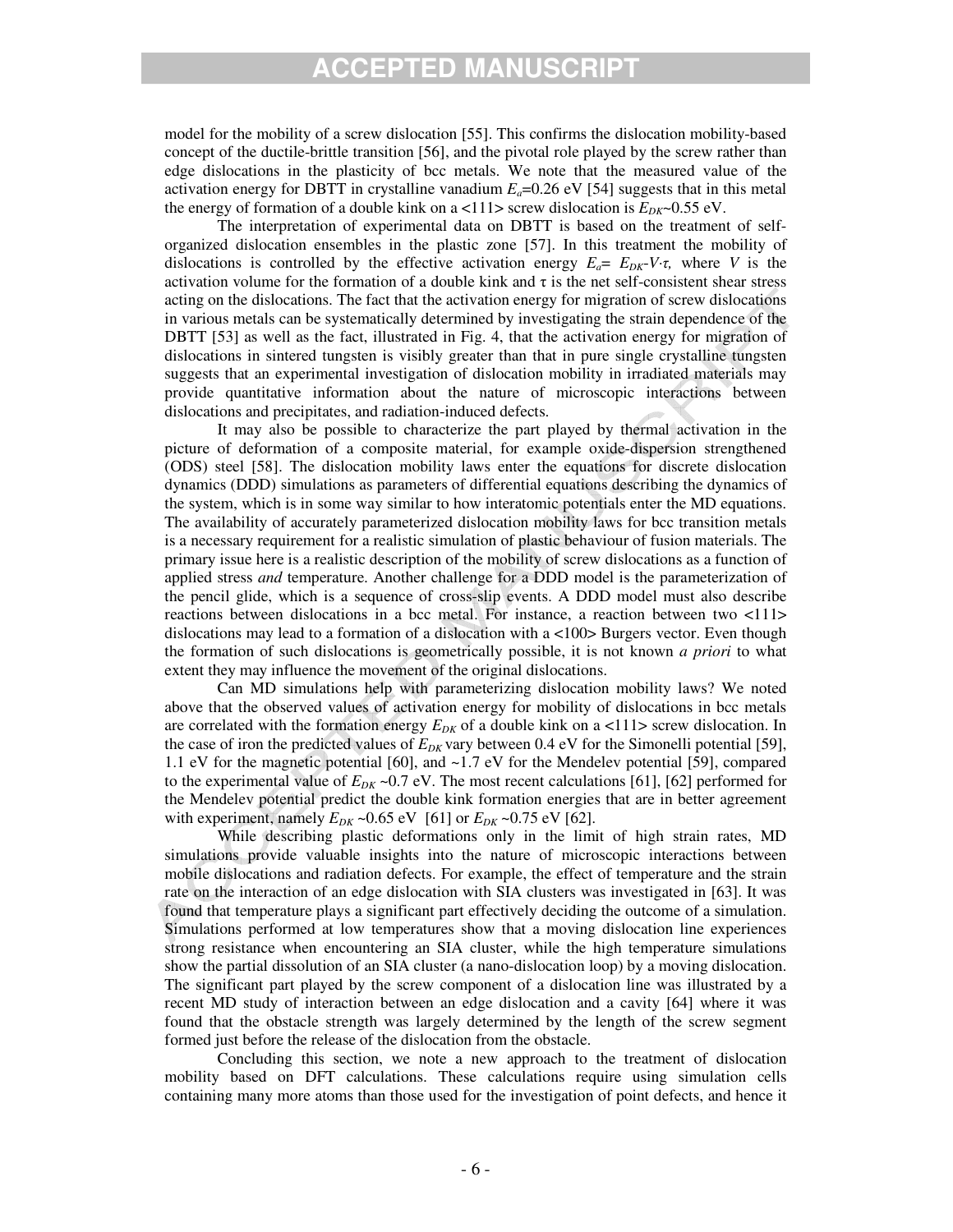is natural to start from the investigation of a perfect linear dislocation configuration. The structure of the core of a <111> screw dislocation and the Peierls barrier for the translational two-dimensional motion of this dislocation (not involving the double kink mechanism) was studied in [65]. *Ab-initio* calculations make it possible to select an interatomic potential (in the case studied in [65] it was found to be the potential developed in [65]) that agrees best with the DFT data.

#### 5. Phase stability and dynamics on the "human" timescale

One of the significant problems associated with the development of materials for fusion technology is the expected change in the chemical composition of a material, and the generation of transmutation elements, in the first place helium, by the inelastic nuclear collisions initiated by the fusion neutrons, see e.g. Table 1 of Ref. [67]. At the end of a 5 year period of operation of a fusion power plant the steel used in the first wall is expected to contain approximately 0.15 atomic percent of helium. Helium atoms formed by transmutation rapidly diffuse through the lattice and fill the vacant lattice sites, creating substitutional He atoms, which can also be treated as He-V binary complexes. The calculated binding energy of a He-V complex is 2.3 eV [68]. This He-V complex grows by absorbing migrating helium atoms and vacancies, resulting in the formation of a small and fairly stable mesoscopic helium-vacancy cluster. A quantitative kinetic Monte Carlo model for the growth of a small helium-vacancy cluster based on *ab-initio* calculations of energy barriers for the attachment/detachment of individual vacancies and helium atoms is described in Ref. [68]. Simulations described in Ref. [68] suggest that impurities have a significant effect on the evolution of helium clusters and on the rate of desorption of He from the material. For example, the effective energy for migration of a vacancy had to be increased from 0.67 eV to 0.83 eV and the binding energies of HeV and HeV<sub>2</sub> clusters had to be reduced from 2.3 eV and 0.78 eV to 1.78 eV and 0.54 eV respectively to match the experimentally observed He desorption curves. The SIA clusters had to be assumed to be immobile, in agreement with experimental observations [49] showing the high activation energies for migration of the clusters due to the trapping effect of impurities in the material [67].

*Ab-initio* calculations of energies of various He defect configurations given in [69], [70], [71] showed that the energy of solution of a helium atom in iron (4.39 eV) exceeds the formation energy of an SIA. Hence clustering of interstitial helium atoms can give rise to the spontaneous formation ("emission") of SIA defects. Fig. 5 shows that a cluster containing three helium atoms in principle can grow (by attracting another interstitial helium atom from the surrounding lattice) via the emission of an SIA. This process is equivalent to the spontaneous creation of a Frenkel pair with the vacancy immediately absorbed by the helium cluster.

In addition to absorbing freely migrating vacancies and forming bubbles, helium atoms segregate to the parts of microstructure (e.g. grain boundaries) characterized by the excess of free volume [72]. *Ab-initio* methods have now been applied to the investigation of segregation and migration of He near grain boundaries [73].

The presence of helium clusters in a material contributes to radiation hardening. This was investigated in [74], where it was found that helium clusters (bubbles) do not give rise to substantial hardening, whereas the self-interstitial dislocation loops emitted by helium bubbles do represent strong obstacles for the propagation of dislocations. Only the helium bubbles characterized by high helium per vacancy ratio and hence approaching the threshold for the spontaneous emission of SIA loops are able to significantly impede the propagation of dislocations [64]. Simulations of cascades carried out assuming randomly distributed helium atoms did not show a significant effect of helium on the Frenkel pair production [75]. In principle, one might expect that the formation of helium clusters in cascades would stimulate the production of SIA defects through the emission mechanism illustrated in Fig. 5. However, the operation of this mechanism depends on the fine balance between the energy of formation of an SIA and the energy gained through clustering of helium atoms and vacancies, as well as on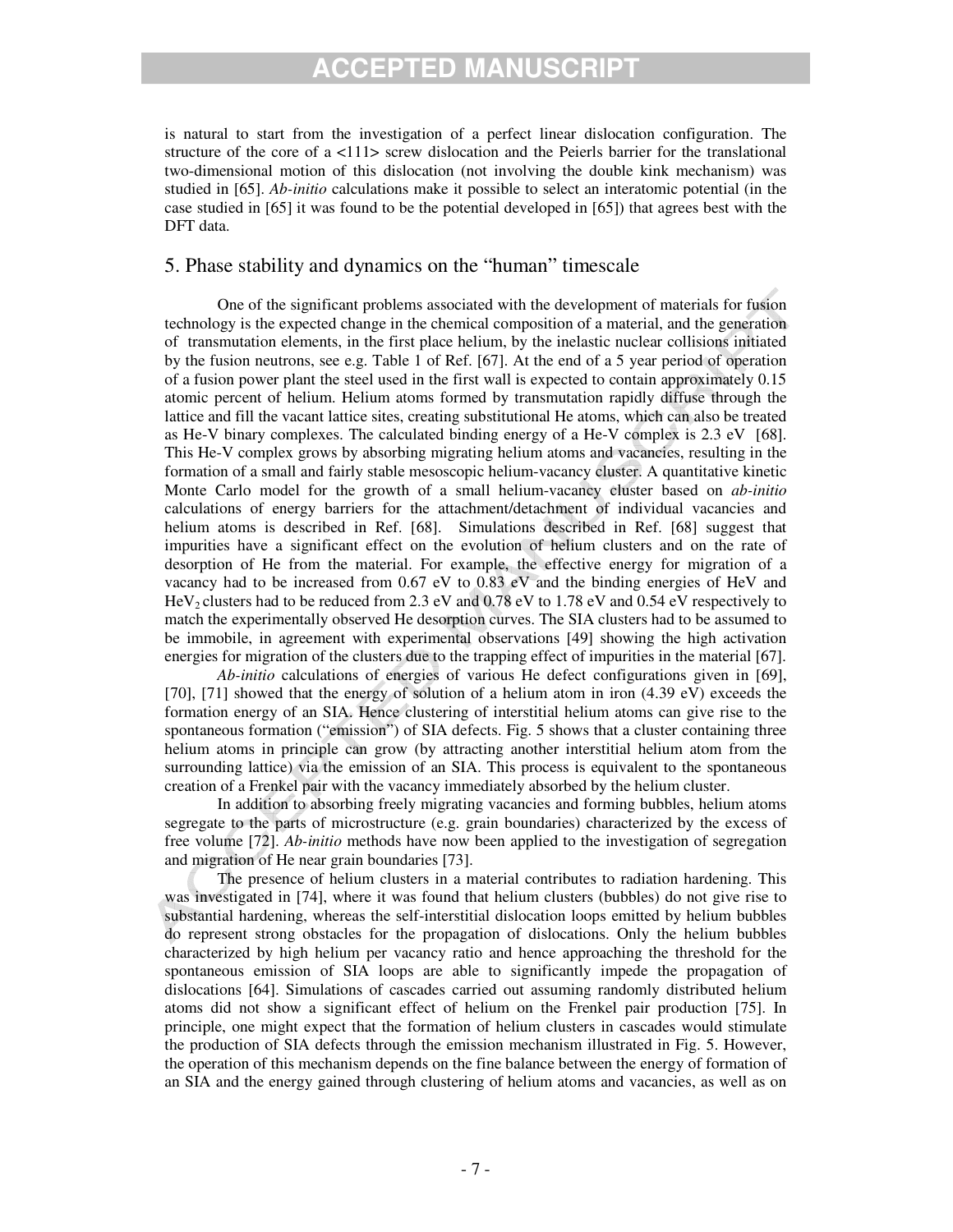the assumed initial distribution of helium atoms in the matrix. This balance depends on the choice of an interatomic potential used in a simulation. A MD study of helium cluster formation in collision cascades in tungsten [76] showed that the formation of helium clusters was indeed accompanied by punching of SIA dislocation loops.

To investigate the hardening effect of helium bubbles on the mesoscale, Discrete Dislocation Dynamics (DDD) simulations were performed to verify whether the local reaction rules identified in MD simulations for a dislocation interacting with a He bubble are mainly associated with the core effects, or if the elasticity-based treatment already provides a reasonably accurate approximation. A DDD code coupled to Finite Elements Method (FEM) was applied to describe the image forces induced by the cavity. Local rules for the dislocationbubbles interaction have been derived, and presently are being implemented for the future use in large scale dislocation dynamics simulations, as illustrated in Fig. 6.

A particularly significant composition-related aspect of the phase stability of steels under irradiation is associated with the segregation of Cr atoms. We have already noted the magnetic anomaly of the phase diagram occurring in the FeCr alloys in the limit of low Cr concentration. Several approximate schemes have been proposed recently to extend these results to larger system sizes and to longer timescales. These new results involve the development of semi-empirical interatomic potentials and application of those to MD and kMC simulations [77], [78], [78], [80], as well as to the development of the cluster expansion formalism, where interaction between atoms *on a bcc lattice* is described by a small set of coefficients derived directly from DFT calculations [81]. Both approaches claim partial successes in modelling the temperature-concentration phase diagram, although none has so far been applied to the treatment of the fcc γ-loop and the σ-phase. The *magnetic* cluster expansion [82] is now able to model both the configurational *and* orientational magnetic disorder in FeCr alloys, potentially offering a way of explaining the observed correlation between the magnetic properties of EUROFER and the loss of tensile strength of steel at elevated temperatures [83], [84].

#### 6. Conclusions and outlook

This review describes the result of a recent substantial effort focused on understanding the fundamentals of radiation damage in fusion materials, and on the development of quantitative mathematical models for the observed effects. The complexity of the problem is difficult to overstate, and the issues that one faces here require using the most advanced available mathematical concepts and simulation techniques. The EU fusion materials modelling programme has succeeded in bringing together a diverse group of experts in materials modelling whose work already addressed many issues of practical significance, and has developed close links with experimental work. We expect that the commissioning of new materials testing facilities, especially accelerator facilities for multiple ion beam irradiation [85], and further extensive interaction with experimental groups will enhance the future role played by mathematical modelling in the fusion materials and technology programmes.

### 8. Acknowledgements

The authors gratefully acknowledge discussions with Prof. M. Victoria, Prof. G. Martin, and Prof. B. N. Singh, who established the EU fusion materials programme. The authors would like to thank P. Olsson, C. Björkas, Z. Yao, M. L. Jenkins, S. G. Roberts and E. Ferrié, who kindly provided graphical material used in this paper.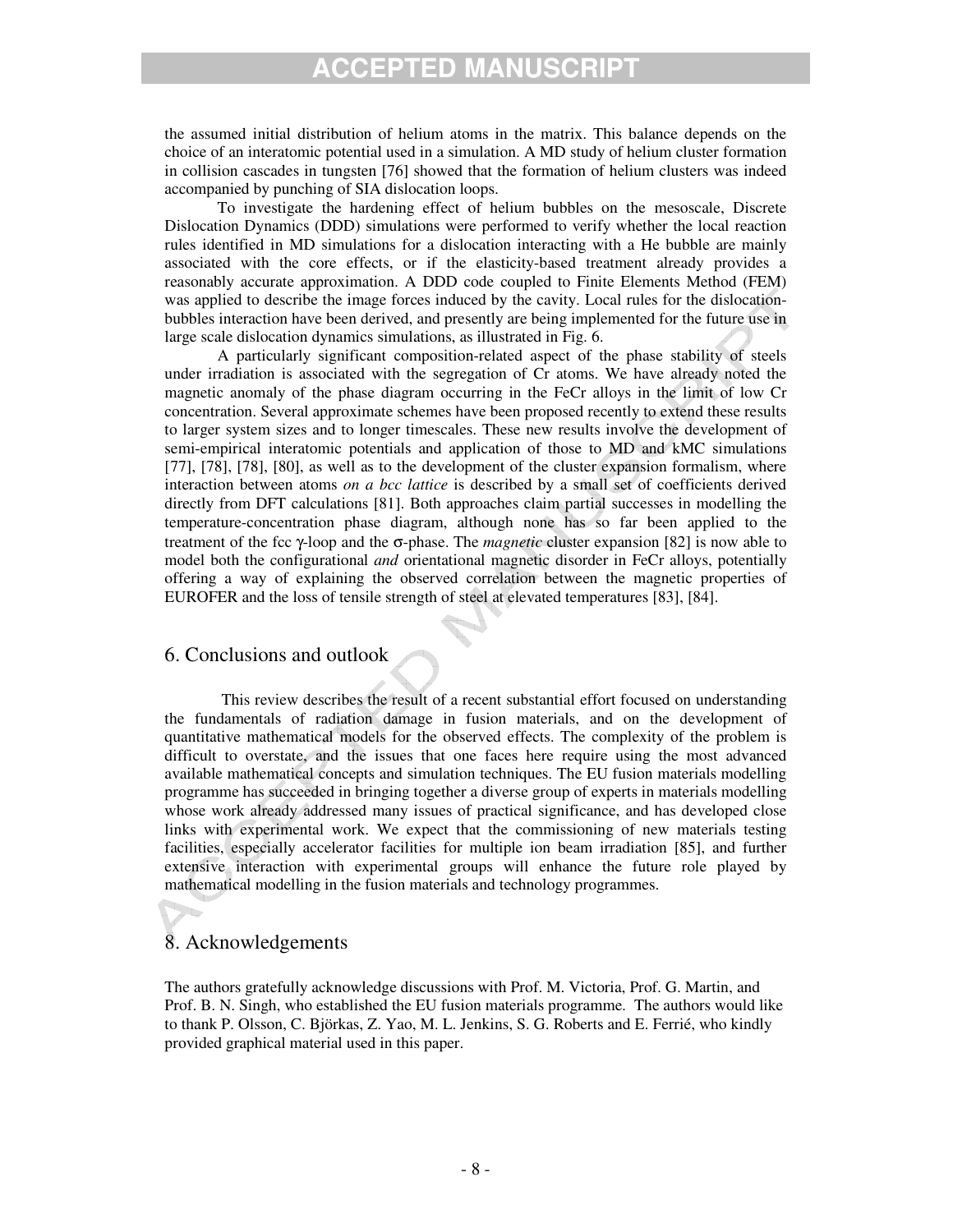#### **References**

- [1] E. P. Wigner, Communications on Pure and Applied Mathematics **13** (1960) 1-14.
- [2] R. A. Jameson, R. Ferdinand, H. Klein, J. Rathke, J. Sredniawski, M. Sugimoto, J. Nucl. Mater. **329- 333** (2004) 193.
- [3] P. Jung, J. Henry, J. Chen, J.-C. Brachet, J. Nucl. Mater. **318** (2003) 241.
- [4] J. Henry, M.-H. Mathon, P. Jung, J. Nucl. Mater. **318** (2003) 249.
- [5] M.H. Mathon, Y. de Carlan, G. Geoffroy, X. Averty, A. Alamo, C.H. de Novion, J. Nucl. Mater. **312** (2003) 236.
- [6] M. Victoria, S.L. Dudarev, J.-L. Boutard, E. Diegele, R. Lässer, A. Almazouzi, M.-J. Caturla, C.-C. Fu, J. Källne, L. Malerba, K. Nordlund, M. Perlado, M. Rieth, M. Samaras, R. Schäublin, B.N. Singh and F. Willaime, Fus. Eng. Design **82** (2007) 2413.
- [7] C. Domain, C.S. Becquart, Phys. Rev. B65 (2001) 024103
- [8] S. Han, L.A. Zepeda-Ruiz, G.J. Ackland, R. Car, D.J. Srolovitz, Phys. Rev. B**66** (2002) 220101.
- [9] C.C. Fu, F. Willaime, P. Ordej n, Phys. Rev. Lett. 92 (2004) 175503.
- [10] D. Nguyen-Manh, A.P. Horsfield, S.L. Dudarev, Phys. Rev. B73 (2006) 020101.
- [11] C.C. Fu, J. Dalla Torre, F. Willaime, J.-L. Bocquet, A. Barbu, Nature Materials 4 (2005) 68.
- [12] F. Willaime, A. Satta, M. Nastar, O. Le Bacq, Intern. Journ. Quant. Chem. 77 (2000) 927.
- [13] D. Nguyen-Manh, S. L. Dudarev, A. P. Horsfield, J. Nucl. Mater. **367-370** (2007) 257.
- [14] C.-C. Fu, F. Willaime, Comptes Rendus Physique **9** (2008) 335
- [15] P. M. Derlet, D. Nguyen-Manh, S. L. Dudarev, Phys. Rev. B**76** (2007) 054107.
- [16] K. Fürderer, K.-P. Döring, M. Gladisch *et al*. Mater. Sci. Forum **15-18** (1987) 125
- [17] F. Willaime, C.-C. Fu, M.C. Marinica, J. Dalla Torre, Nucl. Instr. Meth. Phys. Res. B**228** (2005) 92.
- [18] C. Domain, C.S. Becquart, J. Foct, Phys. Rev. B**69** (2004) 144112.
- [19] P. Olsson (2002) private communication; P. Olsson, I. A. Abrikosov and J. Wallenius, Phys. Rev. B**73** (2006) 104416.
- [20] P. Olsson, I.A. Abrikosov, L. Vitos, J. Wallenius, J. Nucl. Mater. **321** (2003) 84
- [21] D. Nguyen-Manh, M.Y. Lavrentiev, S.L. Dudarev, Comptes Rendus Physique **9** (2008) 379
- [22] J.L. Campbell, C.W. Schlute, Applied Physics A**19** (1979) 149.
- [23] R. Braun, M. Feller-Kniepmeier, Phys. Stat. Sol. A**90** (1985) 553.
- [24] A. L. Nikolaev, Philos. Mag. **87** (2007) 4847.
- [25] D. A. Terentyev, L. Malerba, and A. V. Barashev, Philos. Mag. Lett. **85** (2005) 587.
- [26] T. S. Hudson, S. L. Dudarev, and A. P. Sutton, Proc. Roy. Soc. London A**460** (2004) 2457.
- [27] P. Olsson, C. Domain, J. Wallenius, Phys. Rev. B**75** (2007) 014110.
- [28] D.A. Terentyev, P. Olsson, L. Malerba, A.V. Barashev, J. Nucl. Mater. **362** (2007) 167.
- [29] *Modelling Electrons and Atoms for Materials Science,* Proceedings of D.G. Pettifor's 60 th Birthday Celebration Symposium, Editors: M.W. Finnis and R. Drautz, Prog. Mater. Sci. **52**
	- (2007) 131-463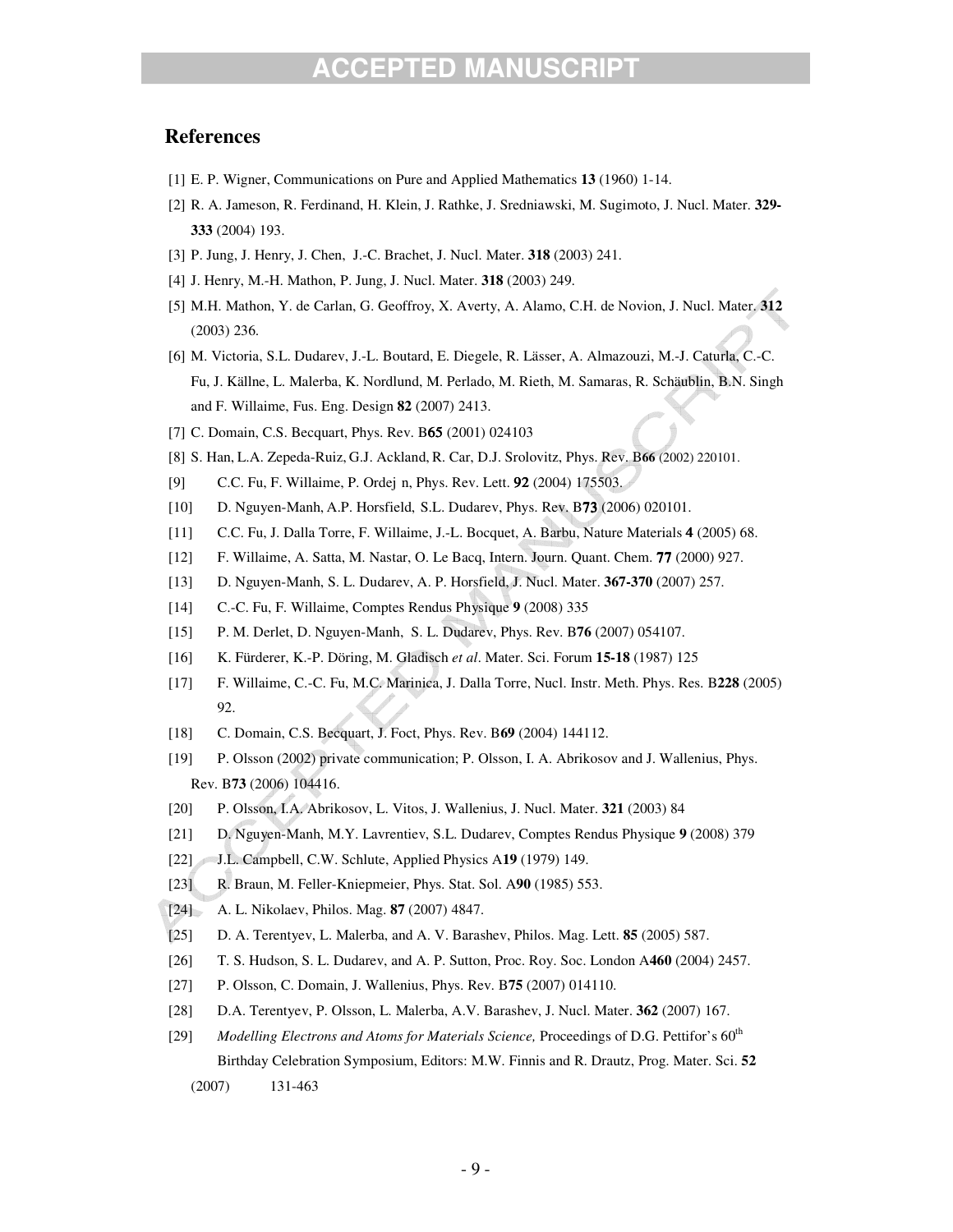- [30] S.L. Dudarev, P.M. Derlet, J. Computer. Aided Mater. Des. **14**, Suppl. 1 **(**2007) 129
- [31] G. Liu, D. Nguyen-Manh, B.G. Liu and D. G. Pettifor, Phys. Rev. B**71** (2005) 174115.
- [32] S.L. Dudarev, P.M. Derlet, Journ. Phys. Cond. Matt. **17** (2005) 7097; P.M. Derlet, S.L. Dudarev, Prog. Mater. Sci. **52** (2007) 299.
- [33] R. Drautz and D. G. Pettifor, Phys. Rev. B**74** (2006) 174117.
- [34] M. Mrovec, D. Nguyen-Manh, C. Elsasser, P. Gumbsch and D. G. Pettifor, *Magnetic Bond-Order Potentials: Application to Defect Behaviour*, Proceedings of Materials Research Society 2007 Fall Meeting, Boston, November 26-30, 2007.
- [35] T.P.C. Klaver, R. Drautz, M.W. Finnis, Phys. Rev. B**74** (2006) 094435.
- [36] H. Hasegawa, M. W. Finnis and D. G. Pettifor, J. Phys. F: Metal Physics **15** (1985) 19.
- [37] S.L. Dudarev, R. Bullough, and P. M. Derlet , Phys. Rev. Lett. **100** (2008) 135503; S. L. Dudarev, P. M. Derlet and R. Bullough, J. Nucl. Mater. (2008) these proceedings
- [38] C. Björkas and K. Nordlund, Nucl. Instr. Meth. B**259** (2007) 853.
- [39] L. Malerba, J. Nucl. Mater. **351** (2006) 28.
- [40] N. Juslin, K. Nordlund, J. Wallenius, L. Malerba, Nucl. Instr. Meth. B**255** (2007) 75.
- [41] D.A. Terentyev, L. Malerba, R. Chakarova, K. Nordlund, P. Olsson, M. Rieth, J. Wallenius, J. Nucl. Mater. **349** (2006) 119.
- [42] C. Björkas, K. Nordlund, L. Malerba, D. Terentyev, P. Olsson, J. Nucl. Mater. **372** (2008) 312
- [43] J.-H. Shim, H.-J. Lee, B.D. Wirth, Journ. Nucl. Mater**. 351** (2006) 56.
- [44] Z. Yao, M. Hernandez-Mayoral, M.L. Jenkins, M. A. Kirk, Philos. Mag. **88** (2008) 2851; ibid. 88 (2008) 2881
- [45] D. A. Terentyev, L. Malerba, M. Hou, Phys. Rev. B**75** (2007) 104108
- [46] L. Malerba, D. A. Terentyev, G. Bonny, A.V. Barashev, C. Björkas, N. Juslin, K. Nordlund, C. Domain, P. Olsson, N. Sandberg , J. Wallenius, J. ASTM Intern. **4** (2007) 1
- [47] L. A. Zepeda-Ruiz, J.Rottler, S. Han, G. J. Ackland, R. Car and D. J. Srolovitz, Phys. Rev. B**70** (2004) 060102; L.A. Zepeda-Ruiz, J. Rottler, B.D. Wirth, R. Car, D.J. Srolovitz, Acta Materialia, **53** (2005) 1985
- [48] S.L. Dudarev, Comptes Rendus Physique **9** (2008) 409
- [49] K. Arakawa, K. Ono, M. Isshiki, K. Mimura, M. Uchikoshi, H. Mori, Science **318** (2007) 956.
- [50] C. J. Ortiz, M. J. Caturla, Phys. Rev. B**75** (2007) 184101.
- [51] C. J. Ortiz, M. J. Caturla, C.C. Fu, F. Willaime, Phys. Rev. B**75** (2007) 100102.
- [52] E. Martinez, J. Marian, M.H. Kalos, J.M. Perlado, J. Comput. Phys. **227** (2008) 3804
- [53] A. Giannatasio, M. Tanaka, T. D. Joseph, S. G. Roberts, Physica Scripta T**128** (2006) 87.
- [54] T. D. Joseph, M. Tanaka, A. J. Wilkinson, S. G. Roberts, J. Nucl. Mater. **367-370** (2007) 637
- [55] J. P. Hirth and J. Lothe, *Theory of Dislocations* (Krieger, Florida, 1992) p. 545.
- [56] P.B. Hirsch, S.G. Roberts, J. Samuele, Proc. Roy. Soc. London A**421** (1989) 25.
- [57] M. Tanaka, E. Tarleton, S. G. Roberts, Acta Materialia **56** (2008) 5123.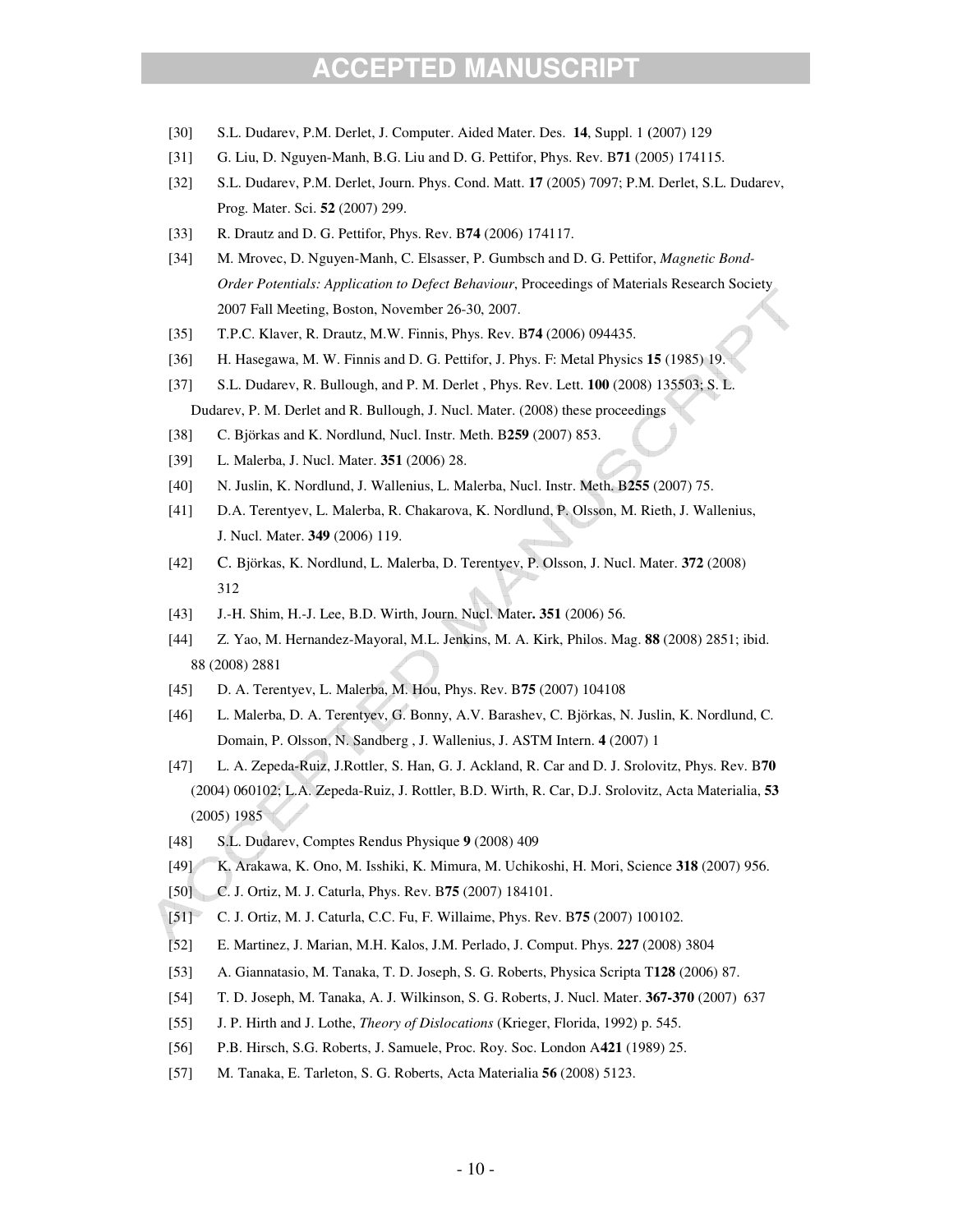- [58] B. Bako, D. Weygand, M. Samaras, J. Chen, M.A. Pouchon, P. Gumbsch, W. Hoffelner, Philos. Mag**. 87** (2007) 3645-3656.
- [59] J. Chaussidon, M. Fivel, D. Rodney, Acta Mater. **54** (2006) 3407-3416.
- [60] P. M. Derlet (2006), M. R. Gilbert (2007), private communications.
- [61] L. Ventelon, F. Willaime, P. Leyronnas, J. Nucl. Mater. (2008) these proceedings.
- [62] D. Terentyev, L. Malerba, Comput. Mater. Sci. **43** (2008) 855.
- [63] D. Terentyev, L. Malerba, D. J. Bacon and Yu. N. Osetsky, Journ. Phys. Cond. Matt. **19** (2007) 456211
- [64] R. Schäublin, N. Baluc, Nucl. Fusion **47** (2007) 1690
- [65] L. Ventelon, F. Willaime, Journal of Computer-Aided Materials Design **14**, Suppl. 1 (2008) 85
- [66] G. J. Ackland, M.I. Mendelev, D.J. Srolovitz, S. Han, A.V. Barashev, J. Phys.: Cond. Matter **16** (2004) S2629.
- [67] G.A. Cottrell, S.L. Dudarev, R.A. Forrest, J. Nucl. Mater. **325** (2004) 195.
- [68] M. J. Caturla, C. J. Ortiz, C.-C. Fu, Comptes Rendus Physique **9** (2008) 401
- [69] C.-C. Fu and F. Willaime, Phys. Rev. B**72** (2005) 064117.
- [70] C.-C. Fu and F. Willaime, J. Nucl. Mater. **367-370** (2007) 244.
- [71] T. Seletskaia, Y. Osetsky, R. E. Stoller, G. M. Stocks, Phys. Rev. Lett**. 94** (2005) 046403.
- [72] F. Gao, H. Heinisch, R. J. Kurtz, Journ. Nucl. Mater. **351** (2006) 133.
- [73] C.-C. Fu, R. Soulairol (2008) in preparation.
- [74] R. Schäublin, Y. L. Chiu, J. Nucl. Mater. **362** (2007) 152.
- [75] J. Yu, G. Yu, Z. Yao and R. Schäublin, J. Nucl. Mater. **367-370** (2007) 462.
- [76] K.O.E. Henriksson, K. Nordlund and J. Keinonen, Nucl. Inst. Meth. **B244** (2005) 377.
- [77] J. Wallenius, P. Olsson, C. Lagerstedt, N. Sandberg, R. Chakarova, V. Pontikis, Phys. Rev. **B69** (2004) 094103.
- [78] J. Wallenius, P. Olsson, L. Malerba, D. Terentyev, Nucl. Instr. Meth. **B255** (2007) 68
- [79] G. Bonny, D. Terentyev, L. Malerba, Comput. Mater. Sci. **42** (2008) 107
- [80] A. Caro, M. Caro, E. M. Lopasso and D. A. Crowson, Appl. Phys. Lett. **89** (2006) 121902
- [81] M.Y. Lavrentiev, R. Drautz, D. Nguyen-Manh, T.P.C. Klaver, S.L. Dudarev, Phys. Rev. B**75** (2007) 014208
- [82] M.Y. Lavrentiev, S. L. Dudarev, D. Nguyen-Manh, J. Nucl. Mater. (2008) these proceedings
- [83] K. Mergia and N. Boukos, Journ. Nucl. Mater. **373** (2008) 1
- [84] S. P. Fitzgerald, S. L. Dudarev, Proceedings of the Royal Society London **A464** (2008) 2549;
- S. P. Fitzgerald, S. L. Dudarev, Journ. Nucl. Mater. (2008) these proceedings
- [85] Y. Serruys, M.-O. Ruault, P. Trocellier *et al*. Comptes Rendus Physique **9** (2008) 437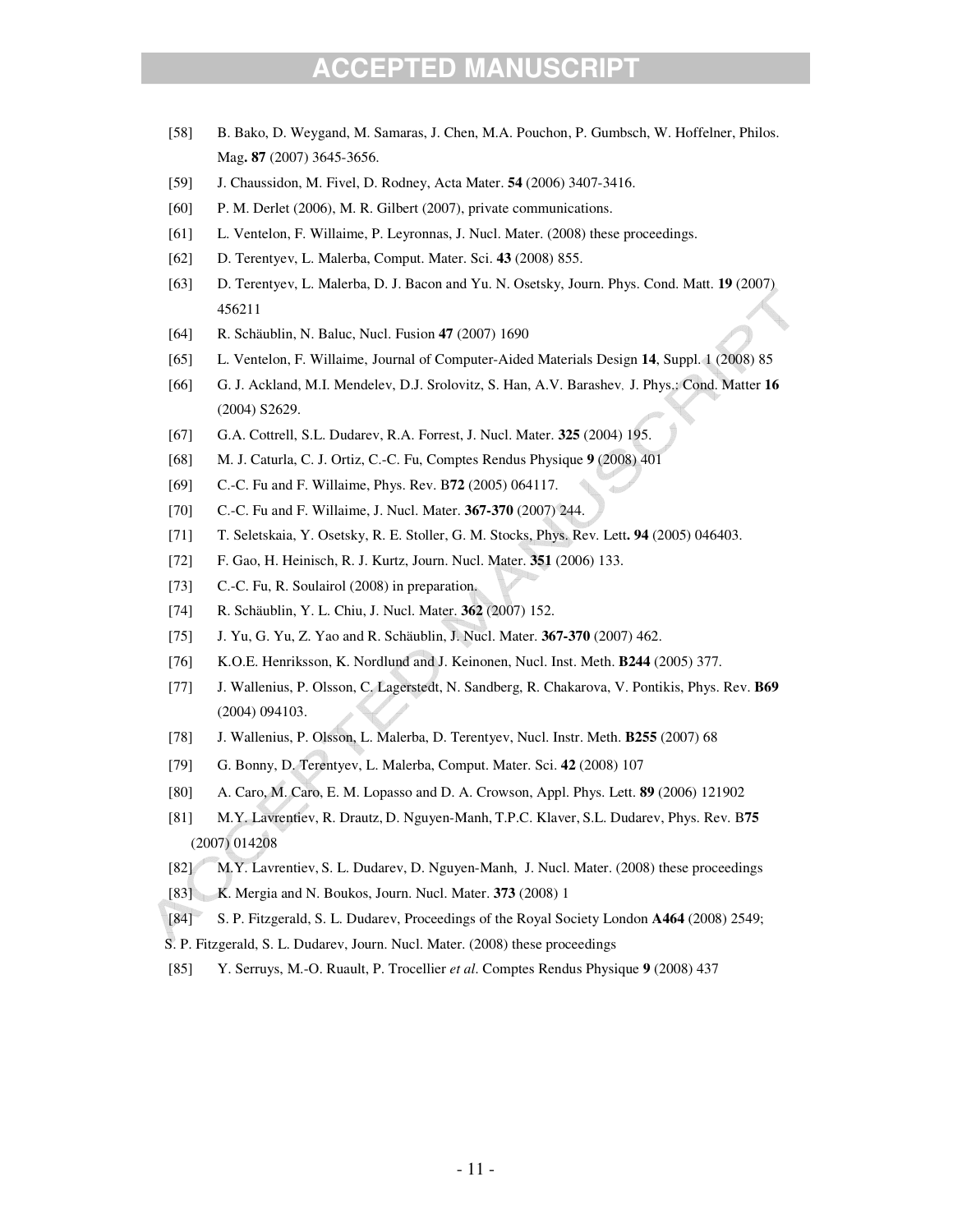Figure 1. The formation energy (the mixing enthalpy) of ferromagnetically (FM) and paramagnetically (PM) ordered binary FeCr alloys [19], [20]. The density functional calculations were performed using the Coherent Potential Approximation (CPA) in which the alloy is treated as a random mixture of Fe and Cr atoms [21].

Figure 2. Comparison of defect production rates predicted by collision cascade simulations performed using three different interatomic potentials [38].

Figure 3. Trajectories of migrating nano-dislocation loops simulated using MD for pure Fe and Fe-10%Cr alloy (left) and a trajectory of a loop migrating in

nominally pure Fe at 300°C observed experimentally (right). Note the nine orders of magnitude difference between the timescales of simulations and experimental observations, and the fact that the trajectory of migration of a loop in the FeCr alloy exhibits longer periods of residence of the migrating loop in the material. This correlates somewhat better with experimental observations showing that loops do not migrate continuously but rather 'hop' between spatially confined configurations.

Figure 4. Arrhenius-law fits showing a correlation between the temperature of the brittle-ductile transition in tungsten, and the strain rate at which the transition occurs [53], [54].

Figure 5. Dissociation energies of a He atom, a mono-, di-, or tri-interstitials from a small interstitial He<sup>n</sup> cluster [70].

Figure 6. (Left) Mesh used in the treatment of a He bubble-dislocation interaction in a DDD-FE code; (Top right) The image force (normalized) along the dislocation and (bottom right) the image force (normalized) as a function of the distance to the cavity.

CER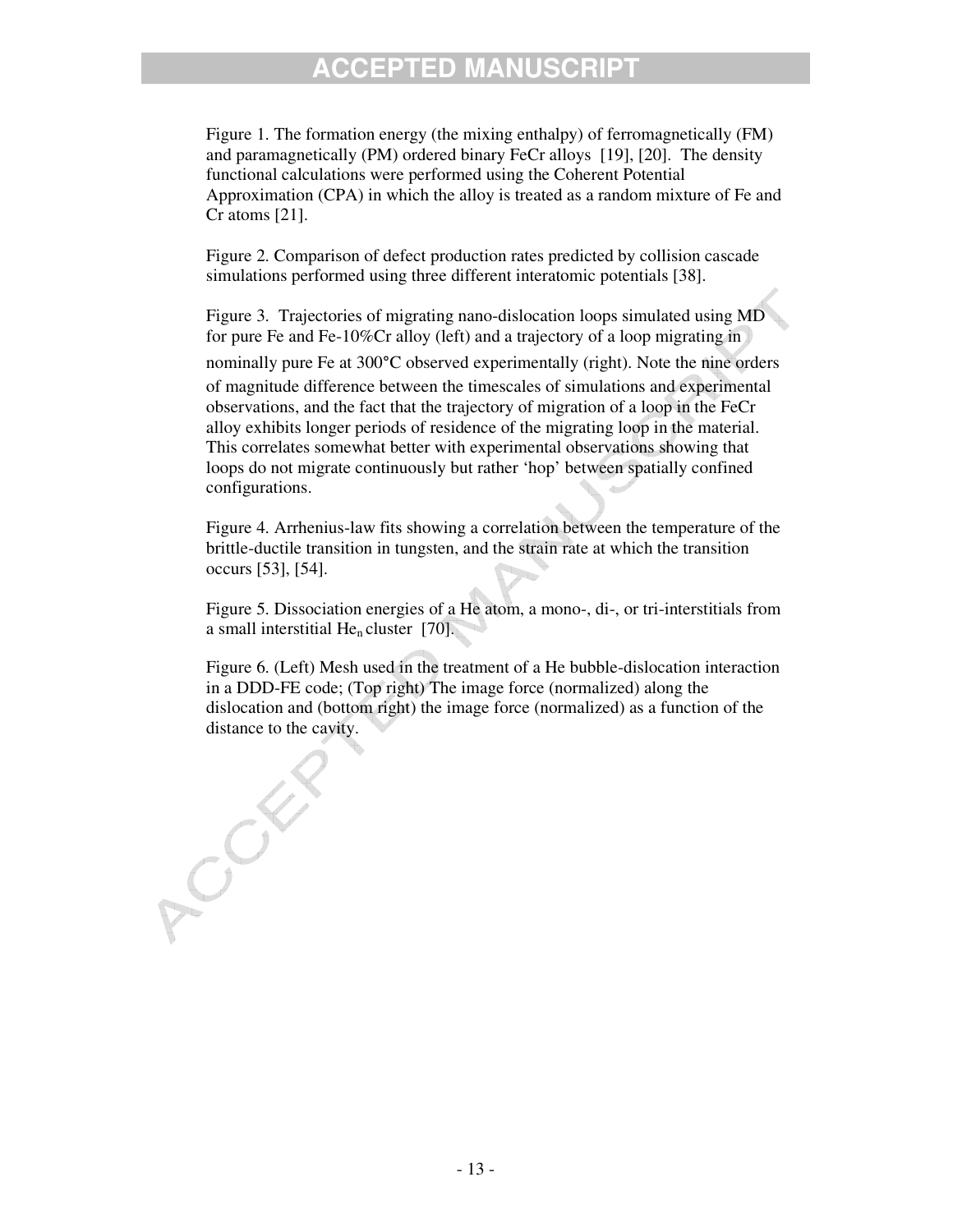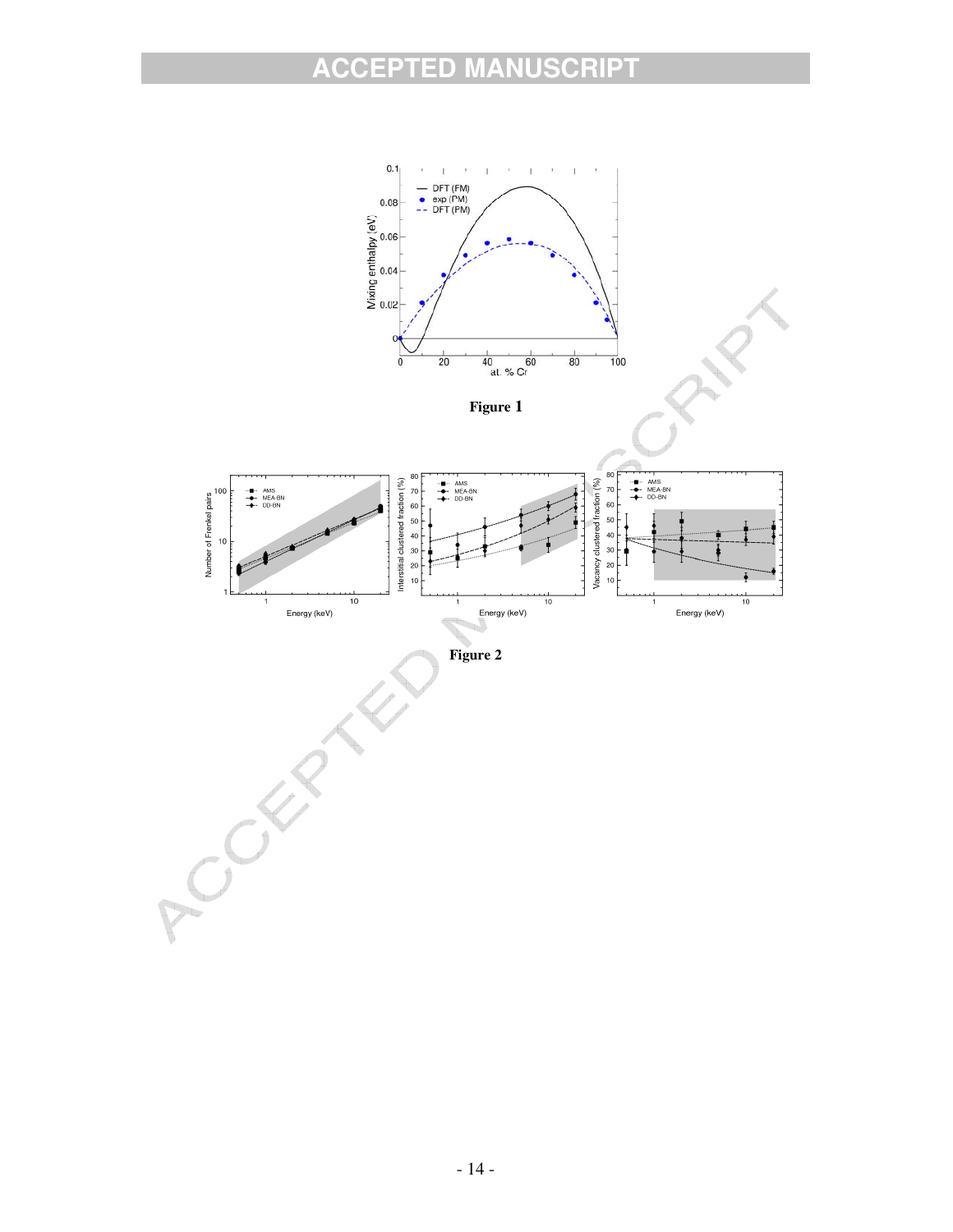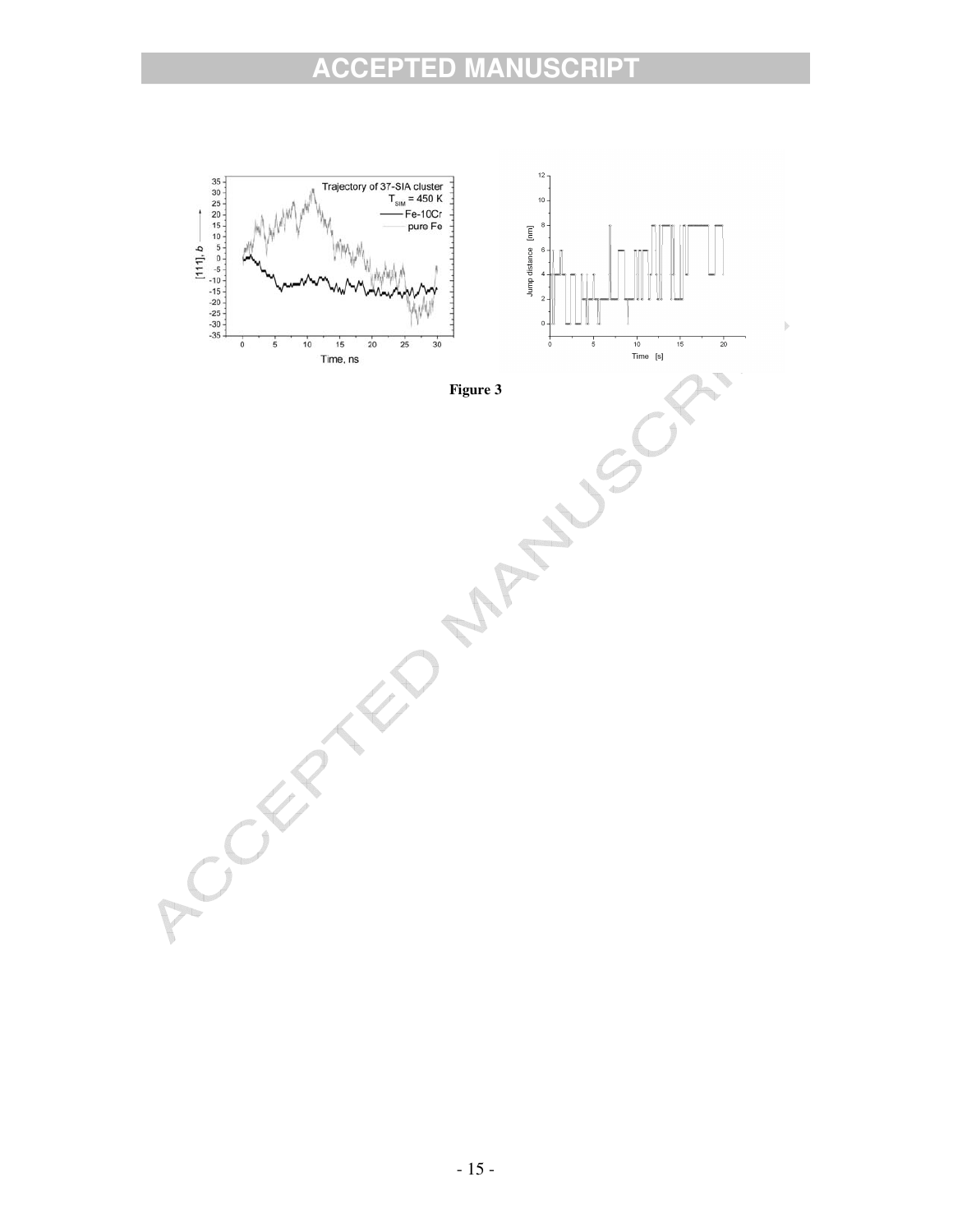